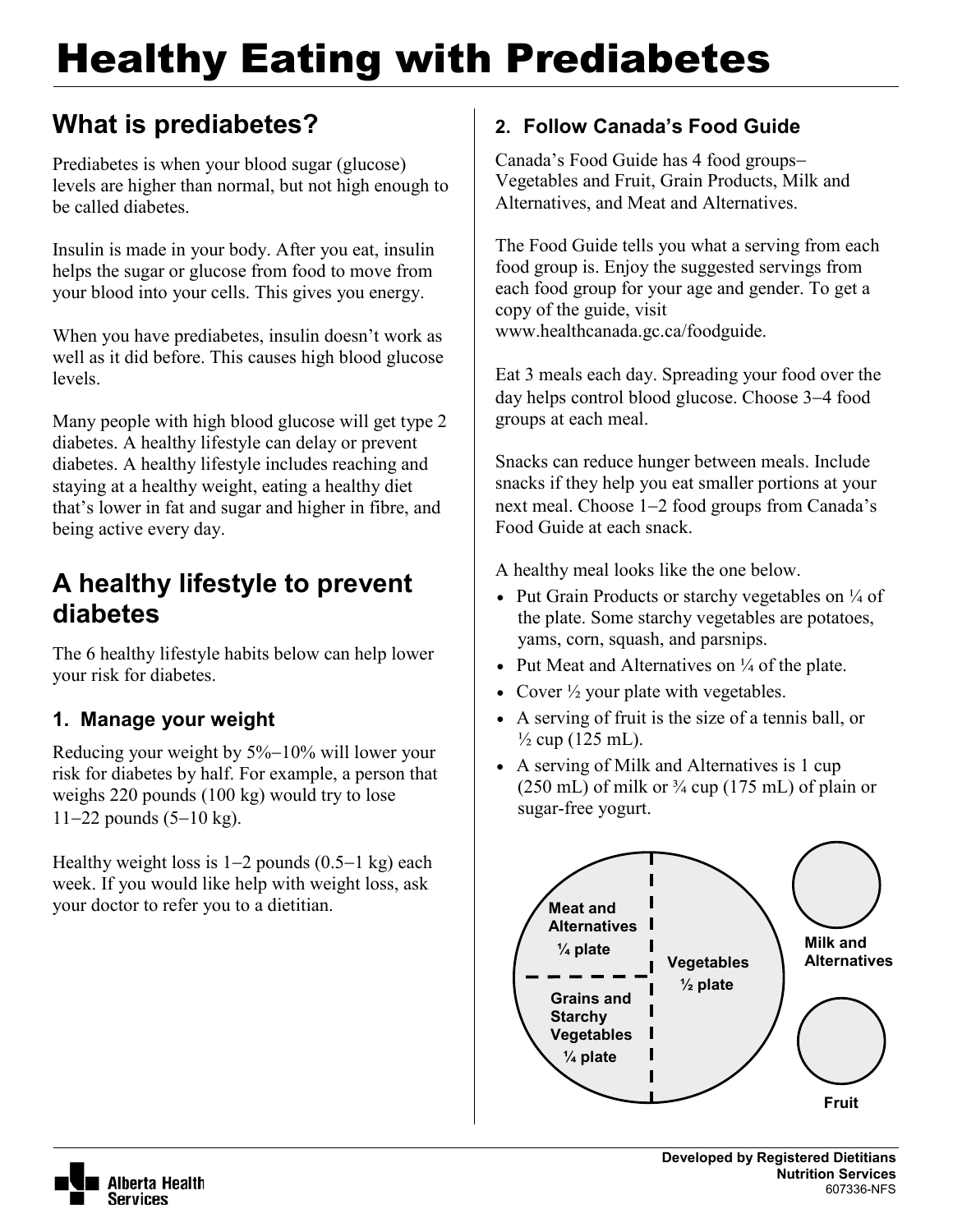## **3. Limit foods with added sugars**

Sweet foods and added sugar in food quickly raise blood glucose. Use the tips below to reduce the amount of sugar you eat or drink.

- Drink water instead of juice or sweet drinks with added sugar.
- 100% fruit juice does not have added sugar, but has a lot of natural sugar. Limit 100% juice to  $\frac{1}{2}$  cup (125 mL) a day.
- Choose diet drinks in place of regular pop, iced tea, and sweet drinks.
- Limit sugar, jam, honey, desserts, candy, syrups, and sweet sauces. Instead, use low sugar or sugarfree jams, jellies, and syrups.
- Sugar substitutes can be used in coffee, tea, and baking.

#### **4. Eat more fibre**

Eating fibre helps you manage your blood glucose levels. Fibre slows the digestion of food and slows the movement of sugar into your blood. This helps to keep blood glucose from rising too high after a meal.

Eating more fibre may also help lower your blood cholesterol.

Read the Nutrition Facts table on food packages to find foods higher in fibre. Look for foods with the nutrition claims below:

- **Very high** source of fibre has at least **6 grams** of fibre per serving.
- **High source** of fibre has at least **4 grams** of fibre per serving.
- **Source of fibre** has at least **2 grams** of fibre per serving.

Women should try to eat 21−25 grams of fibre each day.

Men should try to eat 30–38 grams of fibre each day.

Below are more tips to choose high fibre foods. Check  $(\mathbf{\nabla})$  one tip that you want to try this week.

- $\Box$  Choose higher fibre and whole grain foods more often.
- $\Box$  Choose whole grain breads, cereals, crackers, whole wheat pasta, whole wheat couscous, quinoa, barley, bulgur, and brown rice.
- $\Box$  Eat high fibre cereal every day, by itself or mixed with another cereal. High fibre foods have 4 or more grams of fibre in one serving.
- $\Box$  Eat legumes such as peas, beans, and lentils often. Add them to soups, casseroles, salads, and spaghetti sauce.
- $\Box$  Choose vegetables or fruit at every meal and snack. Aim for at least 7 servings every day. One Food Guide Serving of Vegetables and Fruit is:
	- one whole vegetable or fruit
	- $\frac{1}{2}$  cup (125 mL) fresh or frozen
	- 1 cup (250 mL) leafy green vegetables
	- $\frac{1}{4}$  cup (60 mL) dried fruit



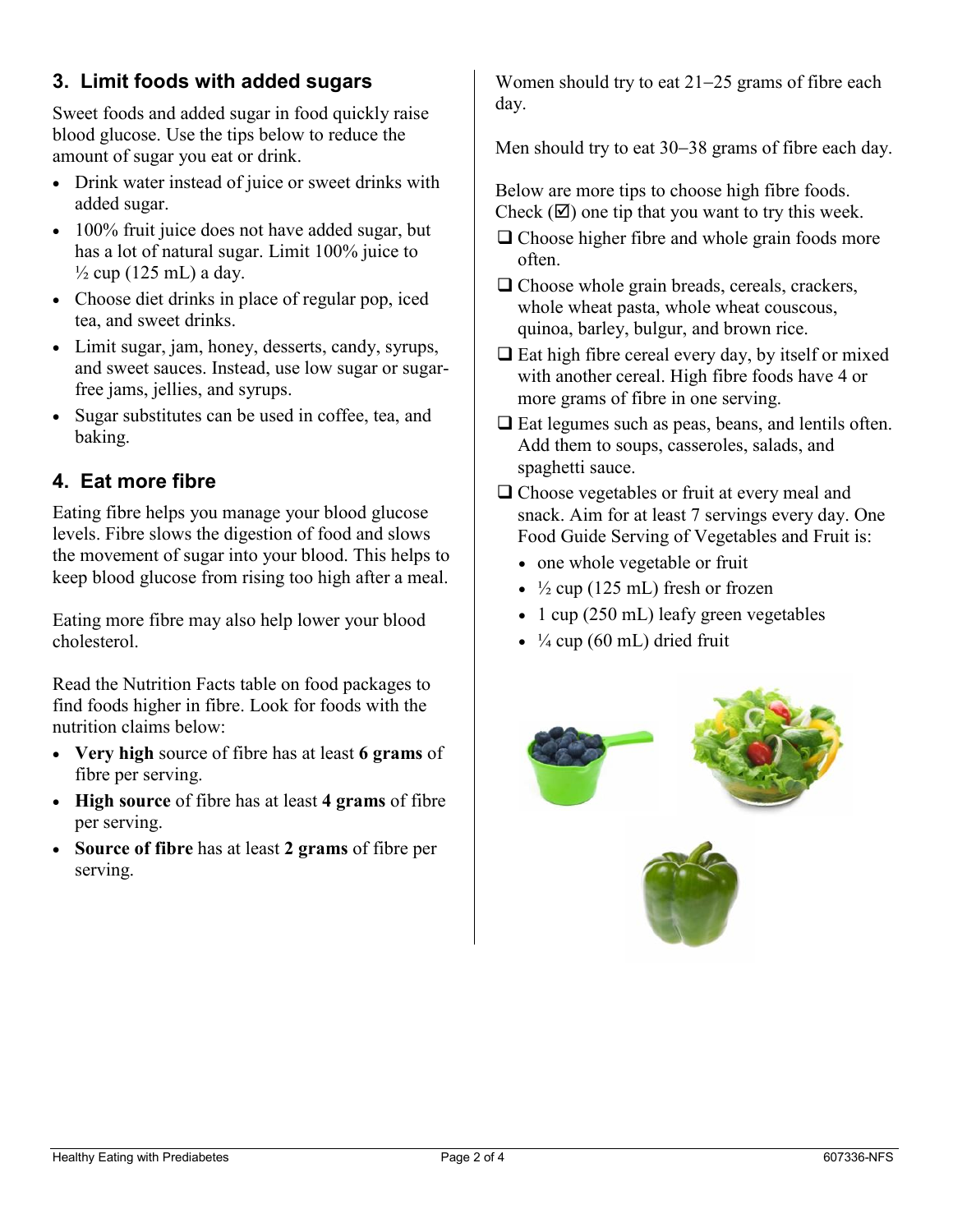## **5. Choose small amounts of healthy fat**

Replace the saturated and trans fats with small amounts of healthy fats like the ones listed below.

- non-hydrogenated margarine instead of hard fats like butter, shortening, or lard
- oils: canola, olive, sunflower, and safflower
- nuts and seeds, and nut butters
- eat fish at least two times each week

#### **Cut down on saturated fat and trans fat**

These fats aren't healthy, and may increase your risk of heart disease. Cutting back on fat may decrease your calories, and may help you to manage your weight. Use the ideas below.

Milk and Alternatives:

- Limit higher fat yogurt, cheese, cream, and ice cream. Choose lower fat milk products like:
	- skim or 1% milk
	- low fat yogurt
	- cheese with less than 20% milk fat (M.F.)
- Avoid lard and butter.

#### Meat and Alternatives:

- Choose lean meats: chicken, turkey, fish, lean cuts of beef, pork loin, extra lean ground poultry and beef.
- Cut the fat off meat, and take off poultry skin.
- Limit processed meat like bacon, wieners, deli meat, and sausage.
- Use less meat; replace meat with beans, peas, lentils, and tofu more often.

Sweets and snack foods: Eat less snack food like chips and chocolate bars.

Avoid trans fats:

- Avoid hard margarines and shortening.
- Avoid foods with hydrogenated oils and shortening in the ingredient list.
- Look for foods with little or no trans fat in the Nutrition Facts table.
- Eat less high fat baked goods like cakes, donuts, cookies.

### **6. Be active**

Activity helps to lower blood glucose by using glucose for energy.

- Be active for at least 30 minutes each day, 5−7 days a week.
- Start with a few minutes a day and build up to 30 minutes.



- Aim for at least 150 minutes  $(2 \frac{1}{2})$  hours) a week of activities that make your heart beat faster, like brisk walking, swimming, bike riding, sports, or running. You should breathe faster but still be able to talk.
- On at least 2 days a week do activities to strengthen muscle and bone such as:
	- lifting weights
	- heavy yard work
	- yoga

#### **As well as being active 150 minutes a week, it's important to break up sitting time.**

Sitting time is time watching TV, playing video games, using the computer at home or work, reading, and doing homework. Don't sit for more than 30 minutes at a time without moving. Below are some tips:

- Get up and stretch or move during every commercial break.
- Stand and walk around whenever you talk on the phone.
- Walk to see a co-worker instead of emailing or phoning.
- Take the long route to the bathroom at work.

If you haven't been active for a long time, talk to your doctor about your activity plans before you start.